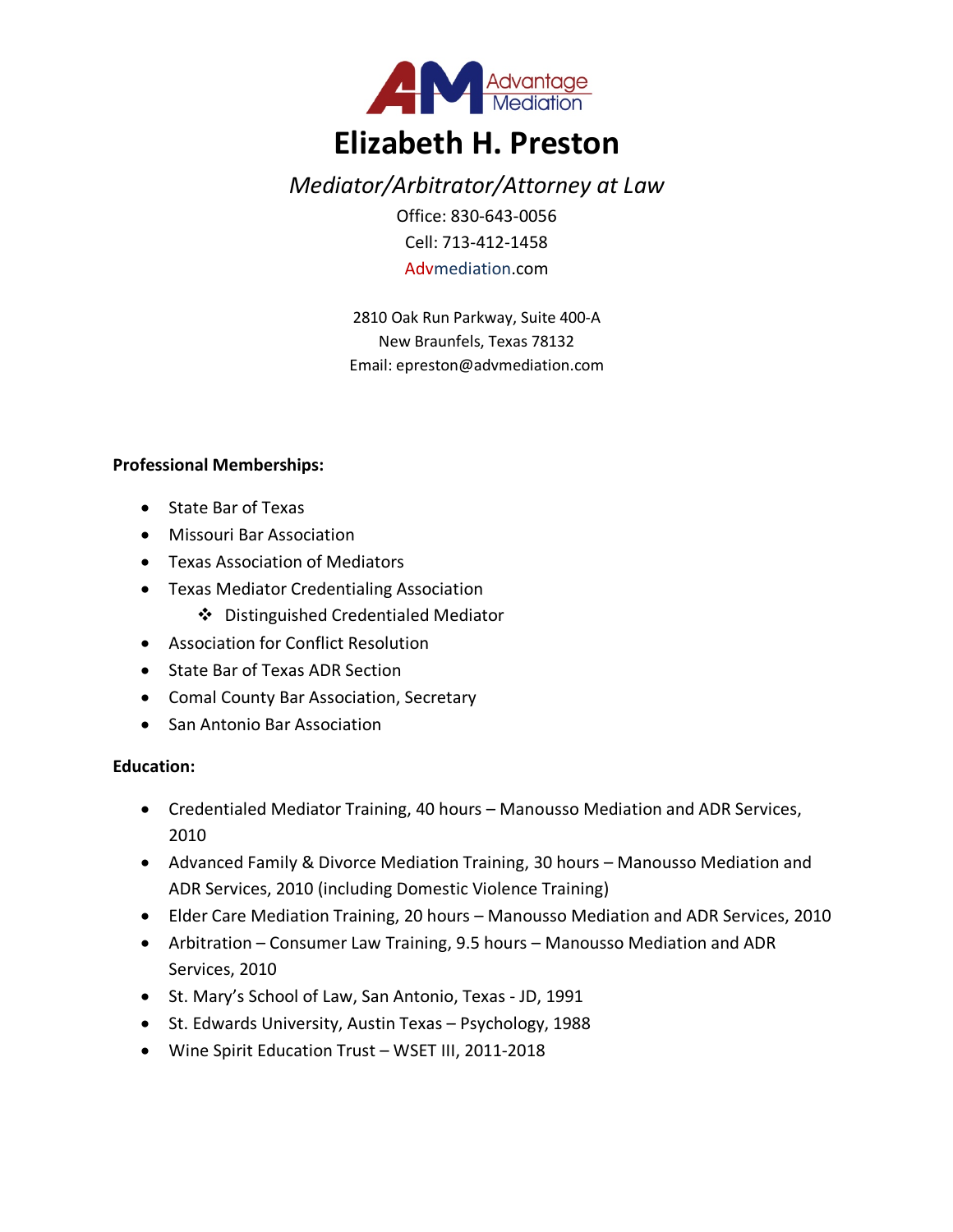# **Affiliations/Honors**

- Board of Directors, Texas Association of Mediators (TAM) 2021-present
- Texas Mediator Credentialing Association, Credentialed Distinguished Mediator 2022
- Board of Directors, Brauntex Theatre, Secretary 2019-present
- Board of Directors, Comal WID-1A, Vice President, 2018-present
- Officer, Comal County Bar Association Secretary 2019-present
- Board of Directors, Women's Advocacy Project 1999-2006
- Order of Barristers
- Phi Alpha Delta, legal fraternity

#### **Professional Summary**

- Advantage Mediation, Mediator/Arbitrator/Attorney at Law/Owner 2010 Present
	- Mediator for family law (including divorce and custody, possession and access), CPS, construction, business, landlord/tenant, HOA, personal injury, elder care, insurance and education and school disputes and/or cases. In-person and ZOOM mediations.
	- **Arbitrator for the Texas Department of Insurance, Fair Health Act. Surprise billing** Arbitration and Mediation between Insurance Company and provider/facility.
	- Volunteer Mediator for:
		- v Better Business Bureau, Houston, Texas
		- v Fort Bend Dispute Resolution Center, Richmond, Texas
		- v Central Texas Dispute Resolution Center, San Marcos, Texas
- Law Office of Elizabeth Preston –2006 present
	- General Civil practice including Family Law, Adoption, Landlord/Tenant, Civil Rights, Personal Injury, Wills and Estates, Insurance and Appellate.
- Cook & Roach, L.L.P., Houston, Texas, Attorney/Of Counsel 1999-2006
	- § Research, editing and writing of Appellate briefs. See *Publications* below.
- Women's Advocacy Project, Austin, Texas, Attorney 1999
	- Attorney referral for victims. Pro Se Protective Order project for Texas Counties. Fundraising and donor relations. Board member for 7 years.
- The Law Office of Elizabeth Preston McMillin , Jefferson City, Missouri 1994-1999
	- General civil and criminal practice. Personal injury, discrimination, landlord/tenant, family (divorce, custody, CPS), juvenile, domestic violence.
- Bexar County Prosecutors Office, San Antonio, Texas, Asst. Prosecutor 1994
	- Adult Domestic Violence prosecutor. Supervisor over five social workers. Daily domestic violence, protective order docket and trials. Criminal misdemeanor intake.
- Missouri Department of Social Services, Appeals Unit, Attorney 1992-1994